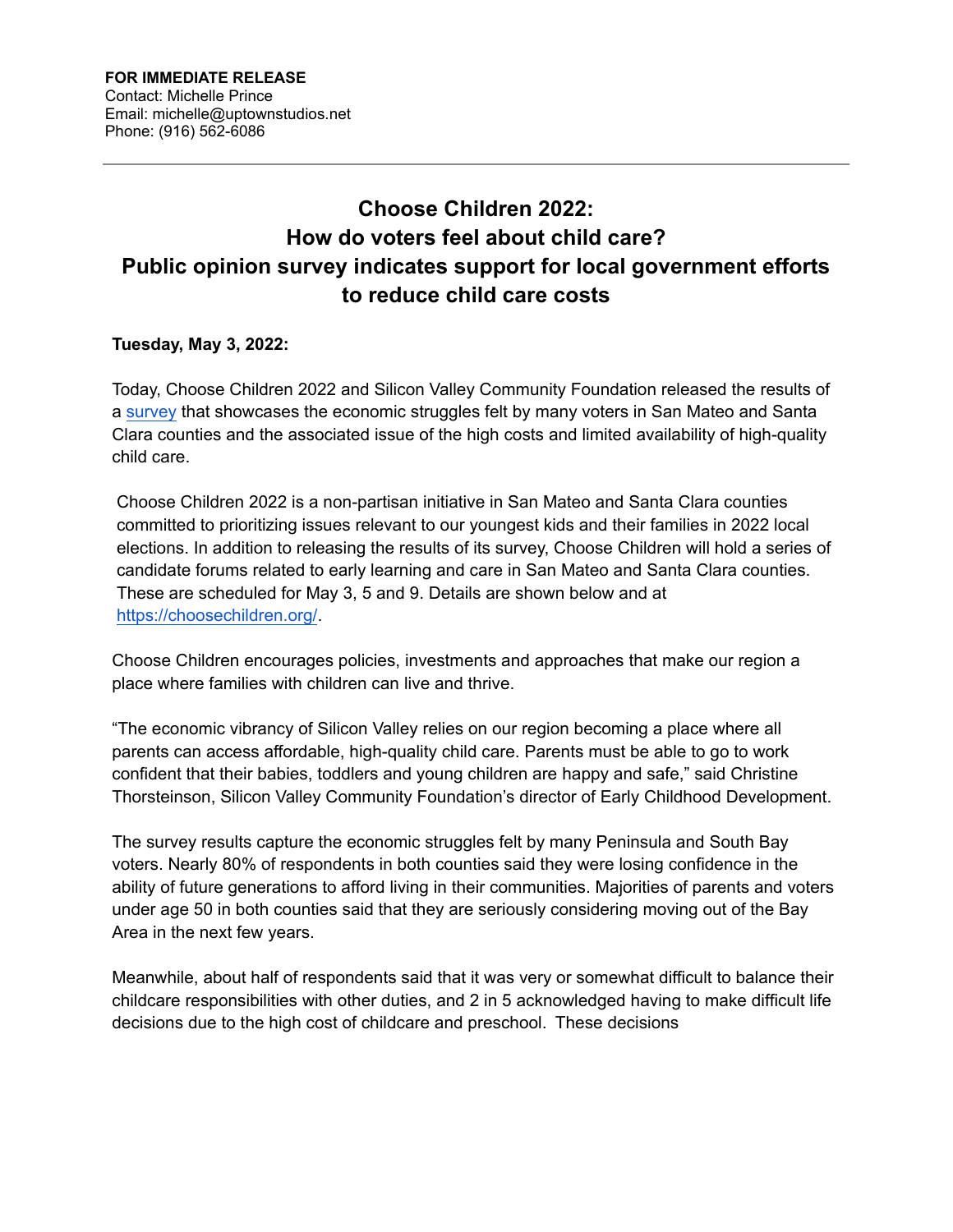include having a partner stay home rather than work, placing a child in lower quality care, choosing less convenient childcare, or delaying having another child due to cost concerns. According to kidsdata.org the average cost of full-time, center-based infant child care in Silicon Valley was \$21,300 per year.

"For many families with young children the high cost and limited availability of high-quality child care is often the breaking point in deciding whether to stay in the Bay Area, which is already a very expensive place to live," said Gina Dalma, Executive Vice President of Community Action, Policy and Strategy at Silicon Valley Community Foundation. "This poll makes clear that voters in the two-county area overwhelmingly support a range of options that would make early learning and care more affordable and available -- helping our counties become places where all families with children can live and thrive."

The Choose Children 2022 survey was conducted by FM3 Research in late March 2022 and included 1,367 likely November voters across the two counties.

## **Other key findings of this survey include:**

- 81% of Santa Clara County voters and 79% of San Mateo County voters support making high-quality childcare and preschool for babies, toddlers, and preschoolers affordable for all families.
- 83% of Santa Clara County voters and 80% of San Mateo County voters support increasing mental health programs for young children and caregivers.
- Two-thirds of voters in both counties support creating a county-level department focused on the well-being, care and learning of young children.
- 77% of San Mateo County voters and 81% of Santa Clara County voters support guaranteeing 3 months of paid family leave for new parents to care for their newborn child.
- 86% of San Mateo County voters with children under 5 and 79% of Santa Clara County voters with children under 5 are not confident that future generations, such as their children or grandchildren, will be able to afford to live in their community.

Choose Children 2022 is an initiative of Silicon Valley Community Foundation that works to advance solutions that make our region a place where families with children, particularly families of color and those of undocumented status, can live and thrive. When young children are supported with the resources to begin their lives healthy, safe and ready to learn, there are lasting, significant impacts for everyone. Choose Children's work strives to:

- Advance children By giving our youngest learners the resources to thrive, they have better educational and economic outcomes and pass those advantages on to future generations.
- Support caregivers Promoting economic mobility for the early care workforce (and their children and families) and developing a pipeline of essential workers.
- Strengthen local economies Bolstering economic and community development, both by supporting employed parents and the next generation of workforce talent.

Choose Children 2022 is co-sponsoring three virtual primary candidate forums in early May on issues related to early learning and care in San Mateo and Santa Clara counties.